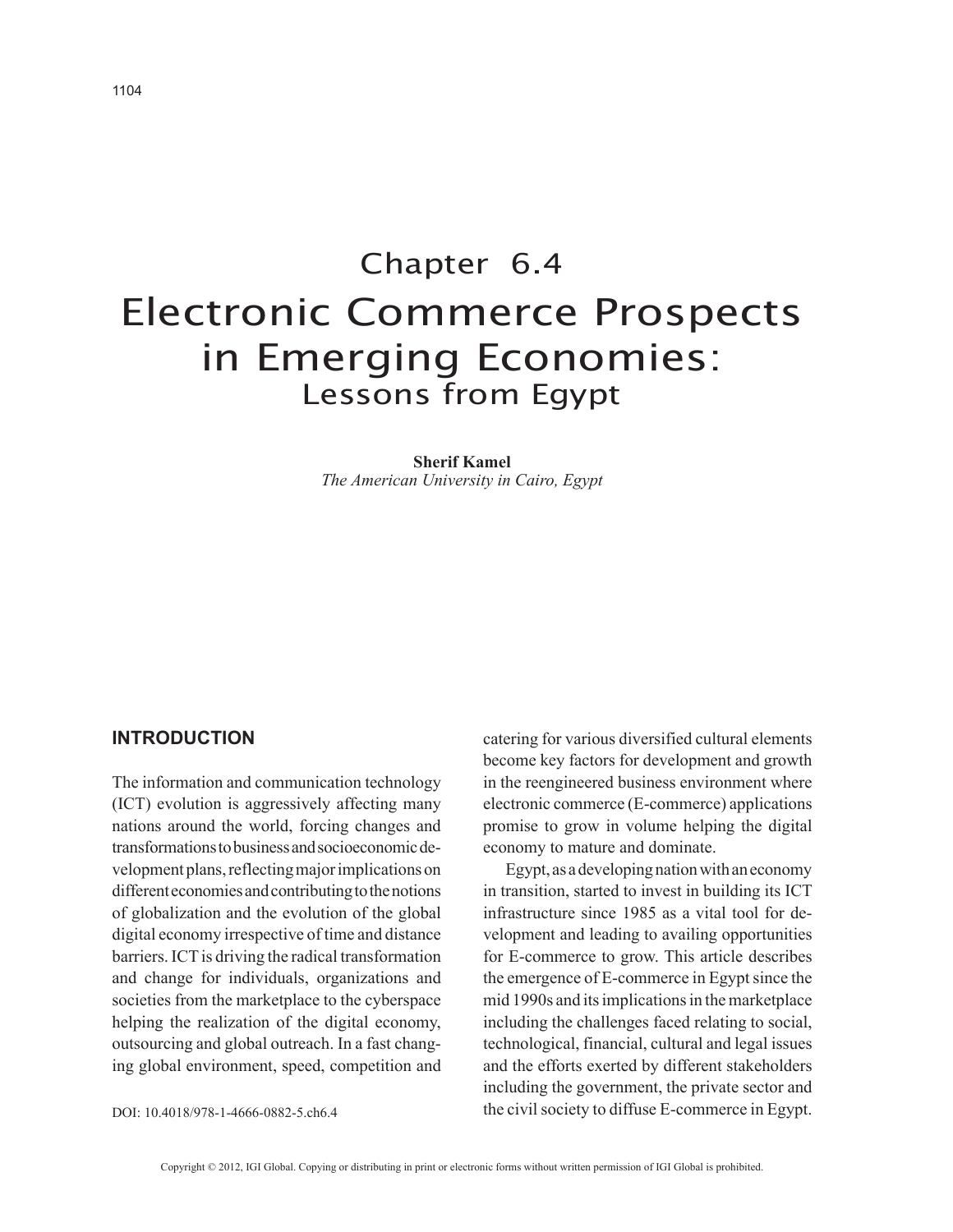## **BACKGROUND**

Over the last few decades, ICT became vital as a platform for business and socioeconomic development (Kamel, 2000; American Chamber of Commerce in Egypt, 2002). Moreover, the Internet became an important medium for information acquisition and knowledge dissemination across the globe (Kamel, 1995), leading to the formulation of the global information society and creating the digital economy with its growing trends such as competing in time, customer relationship management and smart communities (Kamel et al, 2009).

Since 1985, Egypt has invested in its ICT infrastructure targeting the build-up of its national information infrastructure (NII) to become the platform for the development of all sectors based on timely, relevant and accurate information. During the period 1985-1995, a public-private partnership (PPP) helped realize the establishment of Egypt's information highway (Kamel, 1995). The program embedded the establishment of hundreds of informatics projects and centers in different government, public and private sector organizations as well as the development and improvement of all the building blocks of the information infrastructure such as people, technology (hardware and software), networks, information and knowledge management aspects (Kamel, 1999). In 1991, the government began an economic reform program aiming at transforming the Egyptian economy from centrally planned, inward looking economy to one that is marketbased and internationally oriented (Kamel and Hussein, 2001). The government policy focused on the removal of price distortions and obstacles to investment and trade and worked on a plan to introduce smooth and effective processes for the reformation of the financial sector in an attempt to plug-in the one-stop shop approach in the ways business is being developed and managed. The highlights of the program included deregulation of foreign exchange, budget deficit financing, gradual removal of government subsidies to cut

down on expenditures, implementation of a privatization program, introduction of a capital market law, abolishment of investment licensing and the revision of the trade policy through the reduction of the level of tariffs of the GATT (Kamel and Hussein, 2001).

In the following phase, the government of Egypt was eager to apply and diffuse emerging ICT to join the world in the development and realization of the global digital economy. This has taken a further boost with the appointment of a cabinet in 1999 that was geared towards investment in the development of an economy that capitalizes on the benefits of ICT and that looks at ICT as a vehicle for socioeconomic development (Azab et al, 2009). ICT was identified as a priority at the highest policy level and a new cabinet office was established namely the ministry of communications and information technology (MCIT) leading to more investments and infrastructure build-up (Kamel, 2005a). Thus, the growth of the ICT industry took massive steps during the period 1999-2009 in different aspects including human, information, legislation and infrastructure (Kamel et al, 2009).

Egypt is a regional hub linking the Mediterranean, Europe, Asia and the Middle East. With a population of over 78 million, it is the most populous country in the region (www.idsc.gov. eg). About 28% of its population is enrolled in educational programs (schools and universities); 58% are under the age of 25 and 19 million represent its workforce; around 5.7 million are working for the government sector. Egypt is witnessing its reincarnation into a modern, liberal and private sector-led market driven economy. The current economic growth rate stands at 4.1 annually with an inflation of 11.6%. Estimates show that unemployment is standing at 8.8% and the labor force is growing at around 2.7% annually (www. amcham.org.eg). Egypt is undergoing a liberalization program of its public sector, investing heavily in its human capital, encouraging foreign direct investment (FDI) and using innovative ICT as